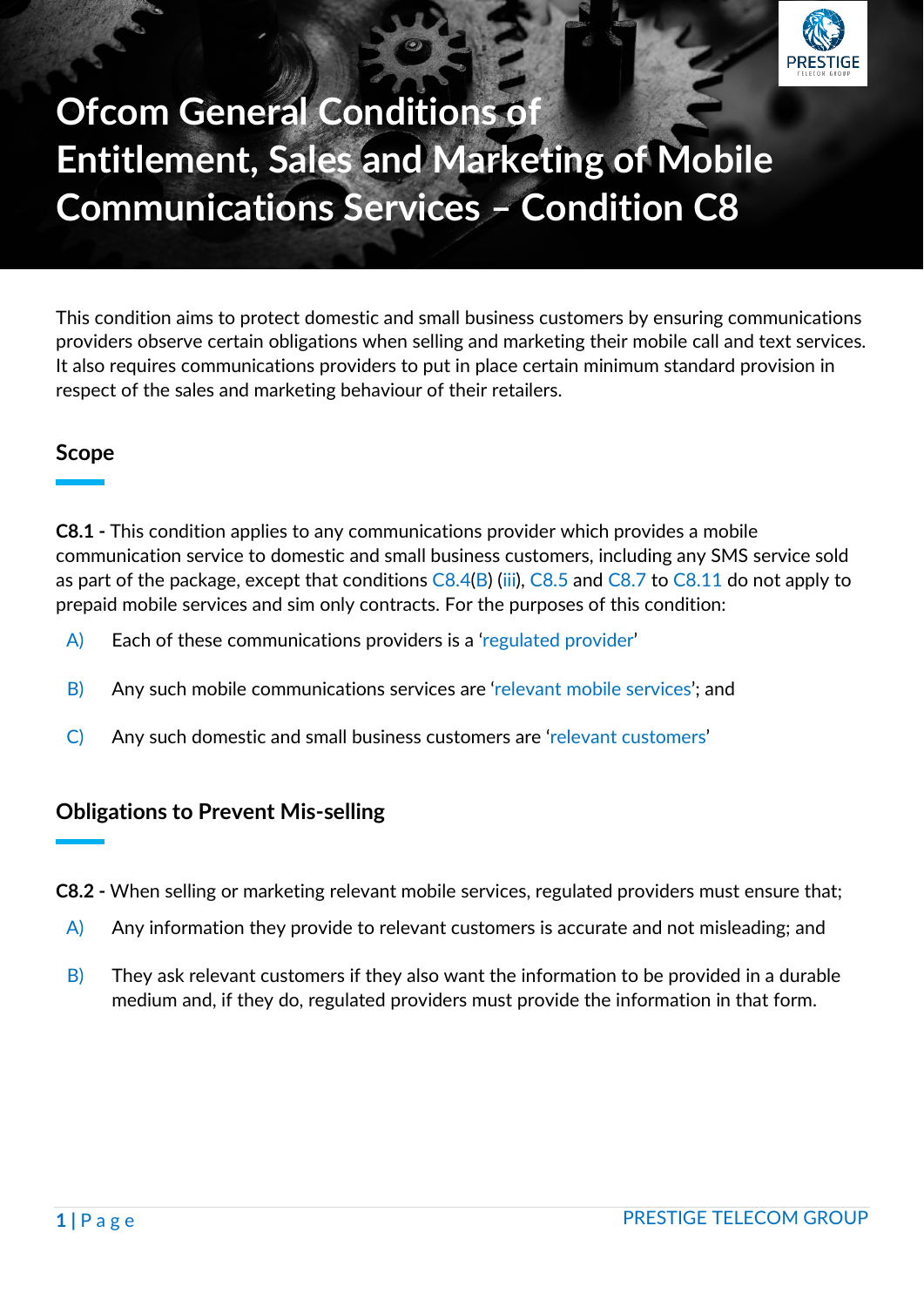- **C8.3 -** Regulated providers must:
	- $\overline{A}$  Publish a comprehensive summary of their obligations under condition C8 in an easily accessible and reasonably prominent manner on their website or, where there is no such website, in such manner and form as directed by Ofcom; and
	- $\vert$ B) Provide a copy of condition C8 to a relevant customer free of charge upon reasonable request.

### **Obligation with Regards to Mobile Service Retailers**

**C8.4 -** Where the regulated provider contract with or appoints a mobile service retailer directly in order to sell or market the regulated providers relevant mobile services it must ensure, and where a third party acting on behalf of the regulated provider contract with or appoints a mobile service retailer in order to sell or market the regulated providers relevant mobile services, the regulated providers relevant mobile services, the regulated provider must use reasonable endeavours to ensure, that;

- A) The mobile service retailer is aware of condition C8;
- $\vert B \vert$  Provisions are in place which require the mobile service retailer to ensure that:
	- **i)** Any information it provides to relevant customers is accurate and not misleading;
	- **ii)** It asks relevant customers if they also want the information to be provided in a durable medium and, if they do, the mobile service retailer must provide the information in that form; and
	- **iii)** It creates and keeps records about the sale of the regulated providers relevant mobile services for a period of not less than six months and, where applicable, about a related sales incentive as referred to in condition C8.11, for a period of not less than ninety days after the date by which this sales incentive has to be fully redeemed, but not less than six months;
- C) The regulated provider monitors the mobile service retailer's compliance with the provisions referred to in condition C8.4(B); and
- $\Box$  Non-compliance by the mobile service retailer with the provisions referred to in condition C8.4(B) is appropriately sanctioned by the regulated provider.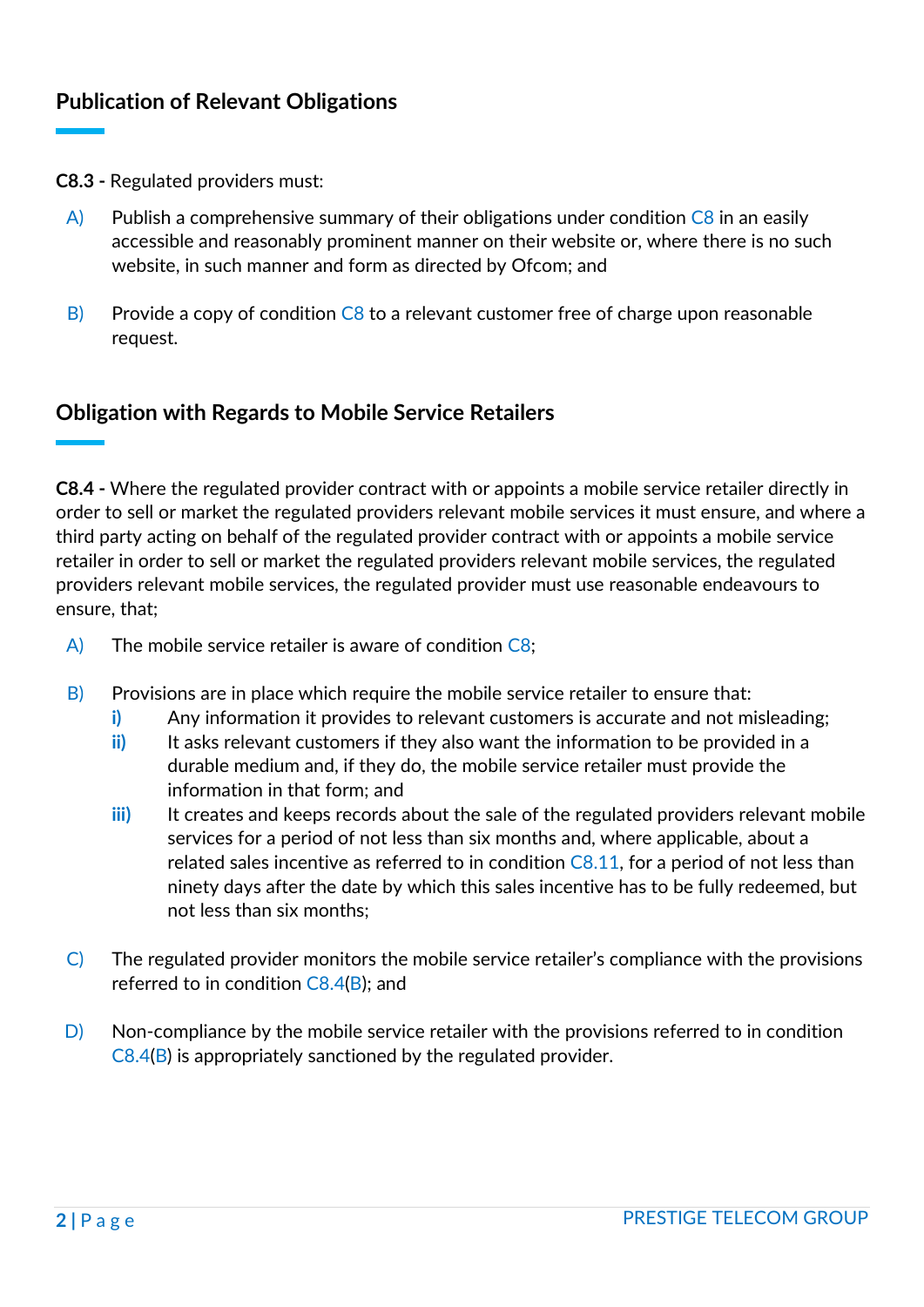# **Relevant Mobile Service – Information at Point of Sale**

**C8.5 -** Regulated providers must use reasonable endeavours to ensure that before entering into or amending a contract for a relevant mobile service, a relevant customer:

- A) Is authorised to do so;
- B) Intends to enter into this contract; and
- C) Is provided with the information set out below in a clear, comprehensible and accurate manner in a durable medium which is available or accessible to the relevant customer or, where the relevant customer enters into or amends the contract during a sales call, by telephone:
	- **i)** The identity of the legal entity the relevant customer is contracting with; its address and telephone, fax and/or e-mail contact details, and
	- **ii)** A description of the relevant mobile service; the key charges; payment terms; the existence of any termination right, including termination procedures; the likely date the relevant mobile service will be provided, in case the provision of the relevant mobile service is not immediate; and any fixed commitment period. For the purposes of this provision, key charges include minimum contract charges, and early termination charges and, if the relevant customer is a consumer, the access charge to be applied by the regulated provider for the purpose of calculating the amounts payable by that relevant customer for calls to unbundled tariff numbers in accordance with condition **B1**

Where the relevant customer enters into a contract during a sales call, in addition to the oral provision of this information the regulated provider must use reasonable endeavours to ensure that this information is sent to the relevant customer in good time following the call in a durable medium.

#### **Provision of Relevant Mobile Services**

**C8.6 -** Regulated providers must ensure that the relevant mobile services that they have contract with each relevant customer to provide are available to each relevant customer to receive.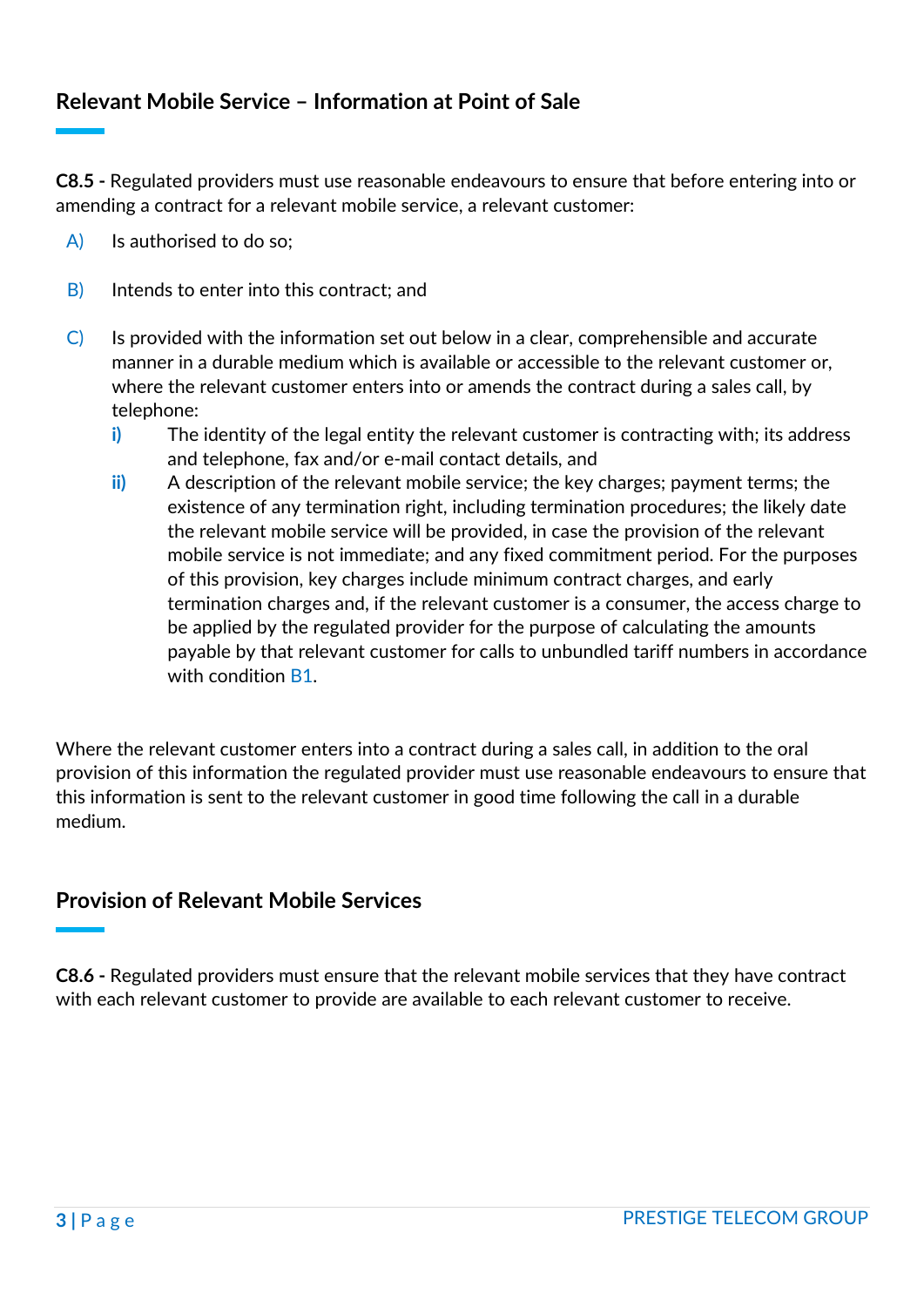### **Records Retention**

**C8.7 -** Where the regulated provider acts as a mobile service retailer, it must create and keep records about the sale of its relevant mobile services for a period of not less than six months and, where applicable, about a related sales incentive as referred to in condition  $C8.11$ , for a period of not less than ninety days after the date by which this sales incentive has to be fully redeemed, but not less than six months. Such records must include the date of the sale, the means through which the contract was entered into and the place where the contract was entered into, where applicable.

# **Training**

**C8.8 -** Regulated providers must use reasonable endeavours to ensure that processes are in place which ensure that a mobile service retailer is appropriately trained to comply with condition C8.

#### **Due Diligence**

**C8.9 -** Where the regulated provider contract with or appoints a mobile service retailer directly in order to sell or market the regulated provider's relevant mobile services it must ensure that, and where a third party acting on behalf of the regulated prover contracts with or appoints a mobile service retailer in order to sell or market the regulated provider's relevant mobile services the regulated provider must use reasonable endeavours to ensure that, it, or a person acting on its behalf, carries out and retains a record of the following minimum procedures with regards to any mobile services retailer, contracted or appointed to sell or market the regulated provider's relevant mobile services:

- $\overrightarrow{A}$  A credit reference search and check that the mobile service retailer does not have a history of failing to meet its financial undertakings to creditors;
- $\vert$ B) A check that any director of a mobile service retailer concerned has not been subject to a period of disqualification from acting as a director, or has not been a director of a third party that has filed for bankruptcy or gone into administration; and
- C) Appropriate checks to ensure that any due diligence information referred to in condition C8.9 remains up-to-date and relevant.

These procedures must be carried out before contracting with or appointing the mobile service retailer.